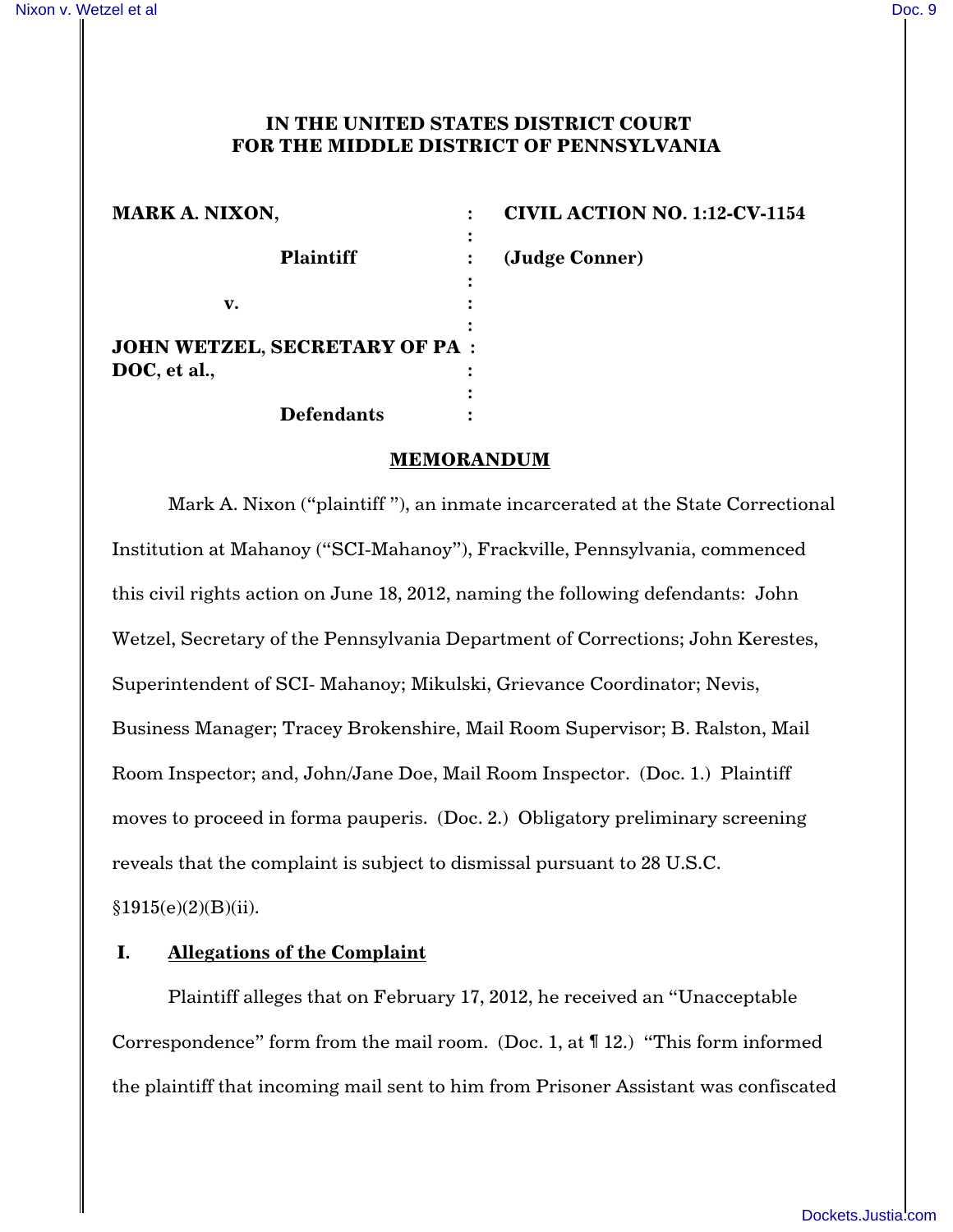for reason stated as: 'Other: K. Washington's facebook pages not permitted.' The signature on the form was B. Ralston." (Id. at 13.) He alleges that "Defendant's [sic] Wetzel, Kerestes, Mikulski, Nevis, Brokenshire, Ralston and John/Jane Doe, allege to have been acting in accordance with Department of Corrections Policy-DC-ADM 803, 'Inmate Mail & Incoming Publications' by confiscating plaintiff's mail," which "policy was authored/authorized by the Secretary of the Pa. D.O.C." (Id. at ¶¶ 14, 16.)

He availed himself of the administrative review process by timely filing a grievance. (Id. at ¶¶ 17-23.) He alleges that the mail confiscation policy requires that confiscated mail that is the subject of a grievance "should be held until the exhaustion of grievance or the time has expired to exhaust grievances." (Id. at ¶ 26.) Prior to completion of the administrative review process, he was informed that the piece of mail at issue was destroyed. (Id. at ¶ 23.)

He seeks declaratory and injunctive relief, compensatory and punitive damages, and reimbursement for the costs of the litigation.

#### **II. Standard of Review**

Section  $1915(e)(2)$  states, in pertinent part, "the court shall dismiss the case at any time if the court determines that  $(B)$  the action  $\ldots$  (ii) fails to state a claim on which relief may be granted. . . ." 28 U.S.C.  $$1915(e)(2)(B)(ii)$ . Under 28 U.S.C.  $\S$  1915(e)(2)(B)(ii), a federal court must dismiss a case filed in forma pauperis if the court determines that the complaint "fails to state a claim on which relief may be granted." In reviewing the legal sufficiency of a complaint, the Court must accept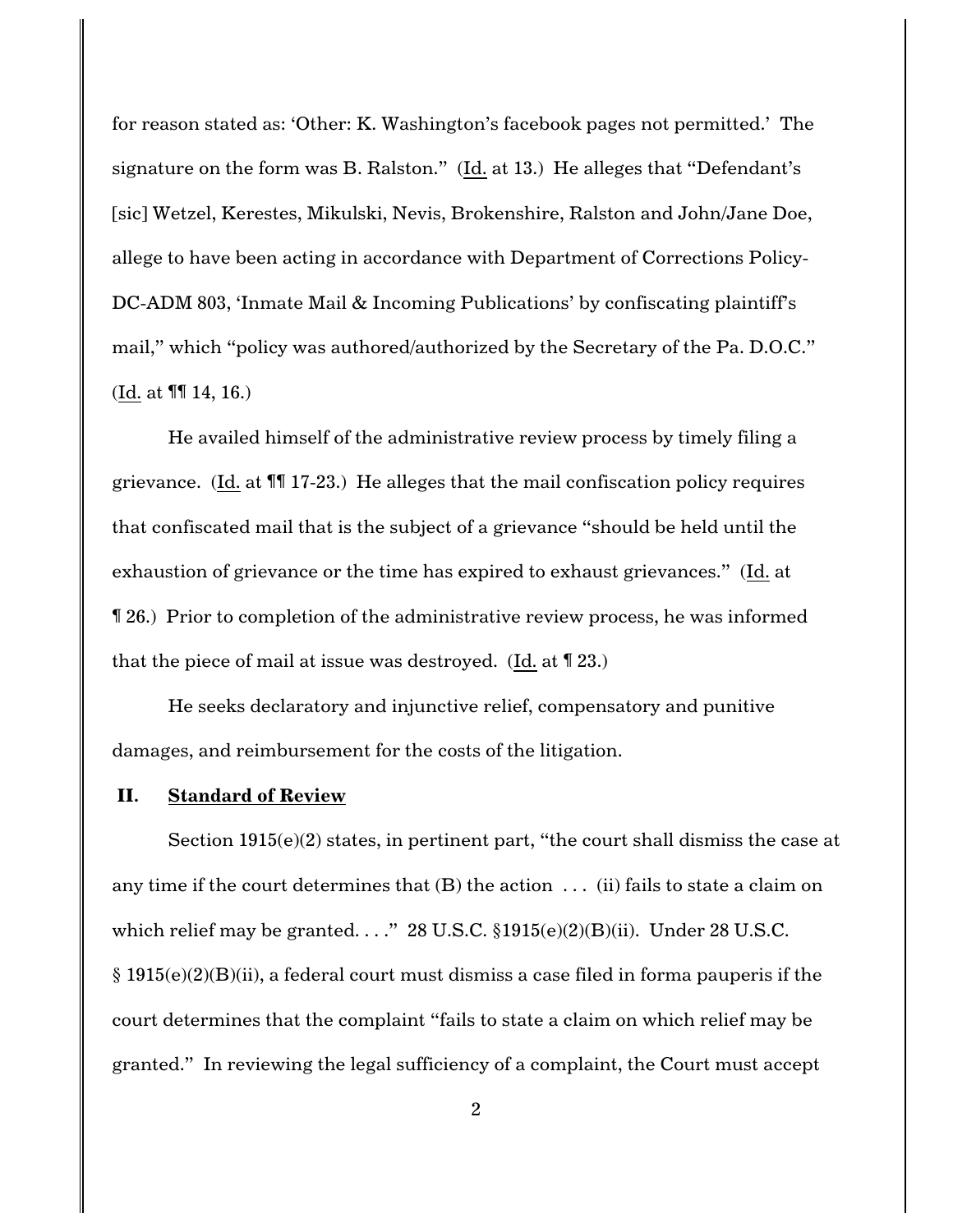the truth of the plaintiff's factual allegations. Morrison v. Madison Dearborn Capital Partners III L.P., 463 F.3d 312, 314 (3d Cir. 2006). The assumption of truth is inapplicable to legal conclusions or to "[t]hreadbare recitals of the elements of a cause of action supported by mere conclusory statements." Ashcroft v. Iqbal, 556 U.S. 662, 129 S.Ct. 1937, 1949 (2009). The controlling question is whether the complaint "alleges enough facts to state a claim to relief that is plausible on its face." Bell Atlantic Corp. v. Twombly, 550 U.S. 544, 570 (2007) (rejecting the "no set of facts" language from Conley v. Gibson, 355 U.S. 41, 45-46 (1957)); see also Iqbal, 556 U.S. 662, 129 S.Ct. at 1949. Although the court is generally limited in its review to the facts contained in the complaint, it "may also consider matters of public record, orders, exhibits attached to the complaint and items appearing in the record of the case." Oshiver v. Levin, Fishbein, Sedran & Berman, 38 F.3d 1380, 1384 n. 2 (3d Cir. 1994); see also In re Burlington Coat Factory Sec. Litig., 114 F.3d 1410, 1426 (3d Cir. 1997).

Federal notice and pleading rules require the complaint to provide "the defendant notice of what the . . . claim is and the grounds upon which it rests." Phillips v. County of Allegheny, 515 F.3d 224, 232 (3d Cir. 2008) (quoting Twombly, 550 U.S. 544). The plaintiff must present facts that, if true, demonstrate a plausible right to relief. See FED. R. CIV. P. 8(a) (stating that the complaint should include "a short and plain statement of the claim showing that the pleader is entitled to relief"); Iqbal, 556 U.S. 662, 129 S.Ct. at 1949 (explaining that Rule 8 requires more than "an unadorned, the-defendant unlawfully-harmed-me accusation"); Twombly,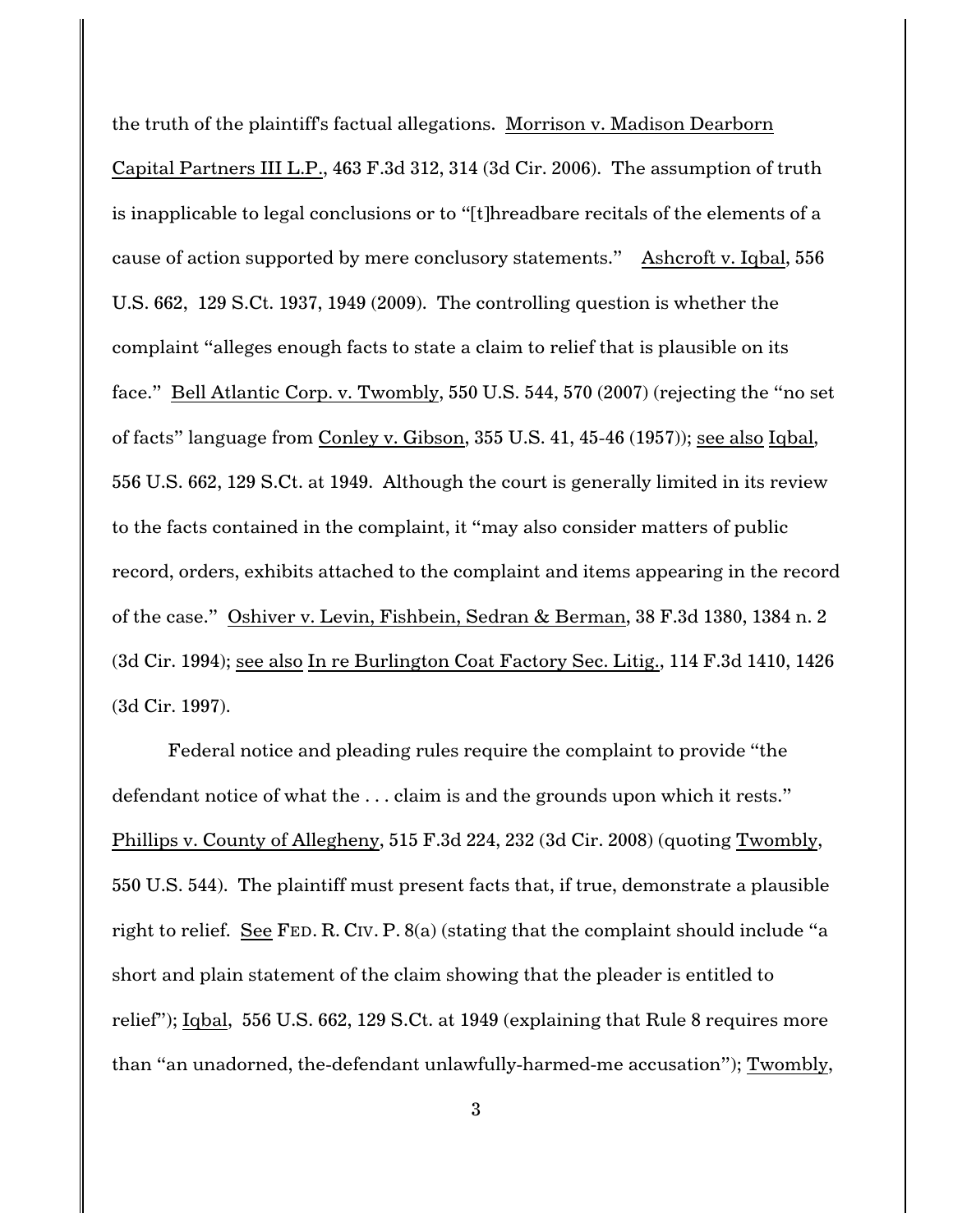550 U.S. at 555 (requiring plaintiffs to allege facts sufficient to "raise a right to relief above the speculative level"). Thus, to prevent a summary dismissal, civil complaints must now allege "sufficient factual matter" to show that a claim is facially plausible. See Iqbal, 556 U.S. 662, 129 S.Ct. at 1949–50; see also Twombly, 505 U.S. at 555, & n. 3; Fowler v. UPMC Shadyside, 578 F.3d 203, 210 (3d Cir. 2009). This then "allows the court to draw the reasonable inference that the defendant is liable for the misconduct alleged." Iqbal, 556 U.S. 662, 129 S.Ct. at 1948.

The Third Circuit now requires that a district court must conduct the

two-part analysis set forth in Iqbal when presented with a motion to dismiss:

First, the factual and legal elements of a claim should be separated. The District Court must accept all of the complaint's well-pleaded facts as true, but may disregard any legal conclusions. [Iqbal, 129 S.Ct. at 1949–50]. Second, a District Court must then determine whether the facts alleged in the complaint are sufficient to show that the plaintiff has a "plausible claim for relief." [Id.] In other words, a complaint must do more than allege the plaintiff's entitlement to relief. A complaint has to "show" such an entitlement with its facts. See Phillips, 515F.3dat 234–35. As the Supreme Court instructed in Iqbal, "[w]here the well-pleaded facts do not permit the court to infer more than the mere possibility of misconduct, the complaint has alleged-but it has not 'show[n]'-'that the pleader is entitled to relief.' "Iqbal, [129 S.Ct. at 1949–50]. This "plausibility" determination will be "a context-specific task that requires the reviewing court to draw on its judicial experience and common sense." Id.

Fowler, 578 F.3d at 210–211.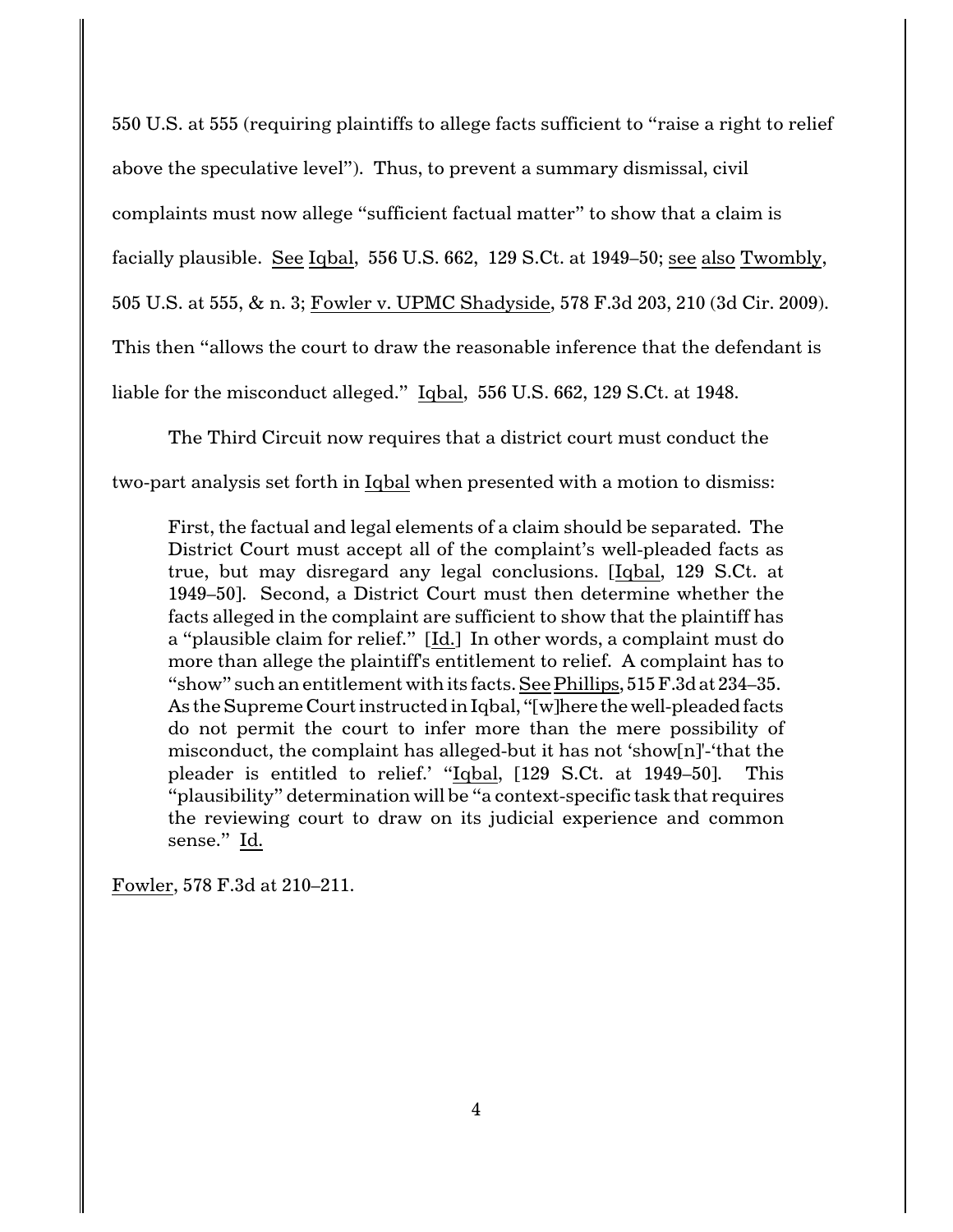#### **III. Discussion**

In order to prevail on a civil rights claim, a plaintiff must establish that: (1) the alleged wrongful conduct was committed by a person acting under color of state law, and (2) the conduct deprived him of a right, privilege, or immunity secured by the Constitution or laws of the United States. Nicini v. Morra, 212 F.3d 798, 806 (3d Cir. 2000); Schiazza v. Zoning Hearing Bd., 168 F. Supp. 2d 361, 372 (M.D. Pa. 2001).

Inmates have a liberty interest in their mail under the First and Fourteenth Amendments and their ability to send and receive mail may be restricted only for legitimate penological interests. See Thornburgh v. Abbott, 490 U.S. 401, 407 (1989); Turner v. Safley, 482 U.S. 78, 89 (1987). However, a single interference with the delivery of an inmate's personal mail, without more, does not rise to the level of a constitutional deprivation. See Bieregu v. Reno, 59 F.3d 1445, 1452 (3d Cir. 1995), abrogated on other grounds by Lewis v. Casey, 518 U.S. 343 (1996); see also, Morgan v. Montayne, 516 F.2d 1367 (2d Cir. 1975).

Plaintiff seeks to impose liability on defendants for the interference with, and destruction of, a single piece of mail. Because a single interference with the delivery of an inmate's personal mail, without more, does not rise to the level of a constitutional deprivation, plaintiff's complaint will be dismissed for failure to state a plausible claim for relief.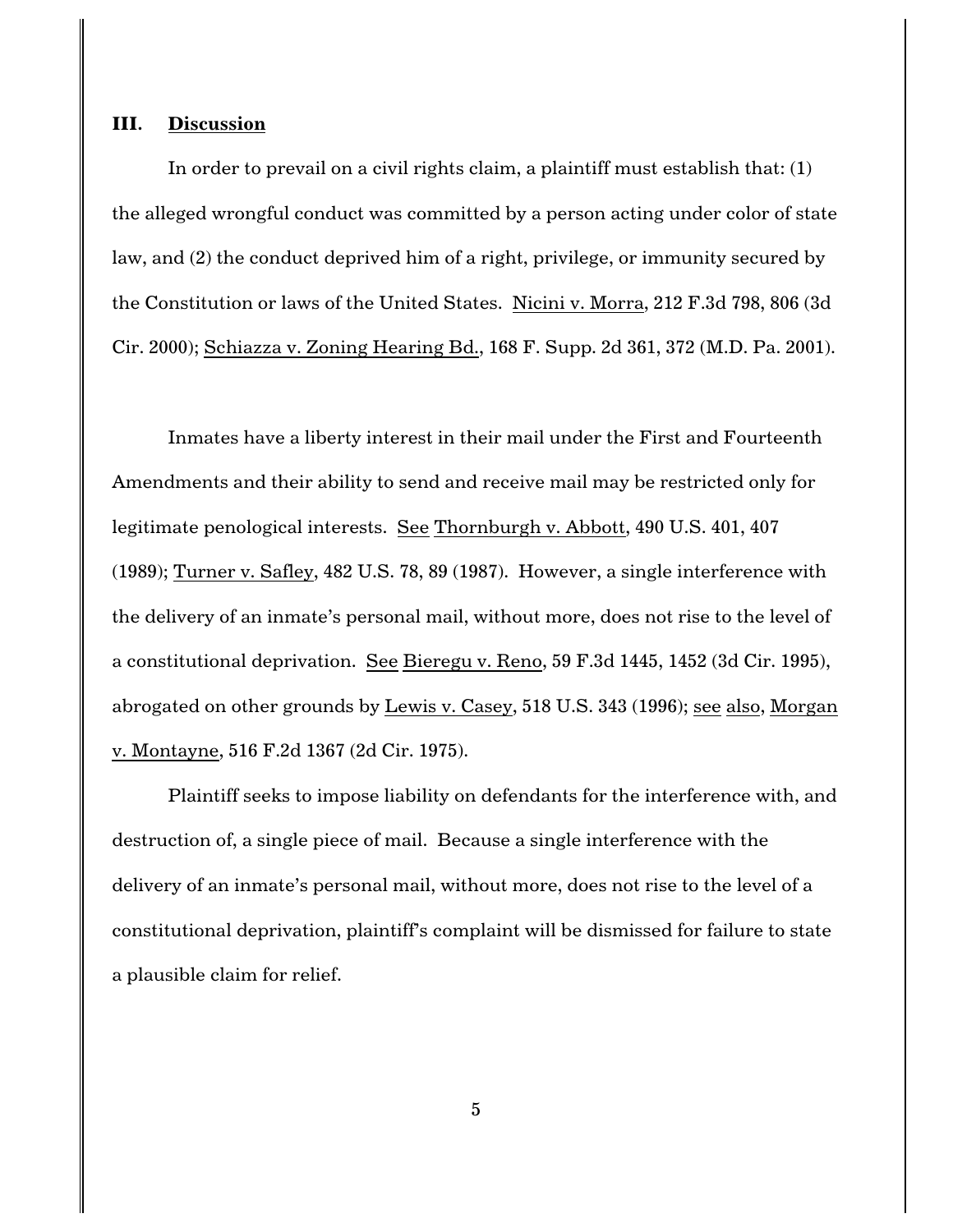#### **IV. Leave to Amend**

Courts are cautioned that because of the liberal pleading standard, a plaintiff should generally be granted leave to amend before dismissing a claim that is merely deficient. See Grayson v. Mayview State Hosp , 293 F.3d 103, 108 (3d Cir. 2002). The federal rules allow for liberal amendments in light of the "principle that the purpose of pleading is to facilitate a proper decision on the merits." Foman v. Davis, 371 U.S. 178, 182 (1962) (citations and internal quotations omitted). The United States Supreme Court, however, has stated that leave to amend under Rule 15 may be denied in cases of (1) undue delay; (2) bad faith or dilatory motive; (3) undue prejudice; or (4) futility of amendment. See Foman, 371 U.S. at 182; see also Arthur v. Maersk, Inc., 434 F.3d 196, 204-05 (3d Cir. 2006) (stating that "leave to amend must generally be granted unless equitable considerations render it otherwise unjust"); see also Long v. Wilson, 393 F.3d 390, 400 (3d Cir. 2004) (stating "absent undue or substantial prejudice, an amendment should be allowed under Rule 15(a) unless denial can be grounded in bad faith or dilatory motive, truly undue or unexplained delay, repeated failure to cure deficiency by amendments previously allowed or futility of amendment") (citations and internal quotation marks omitted); Alvin v. Suzuki, 227 F.3d 107, 121 (3d Cir. 2000) (summarizing factors to consider under Rule 15). Given the facts alleged by plaintiff, allowing him to amend would be futile.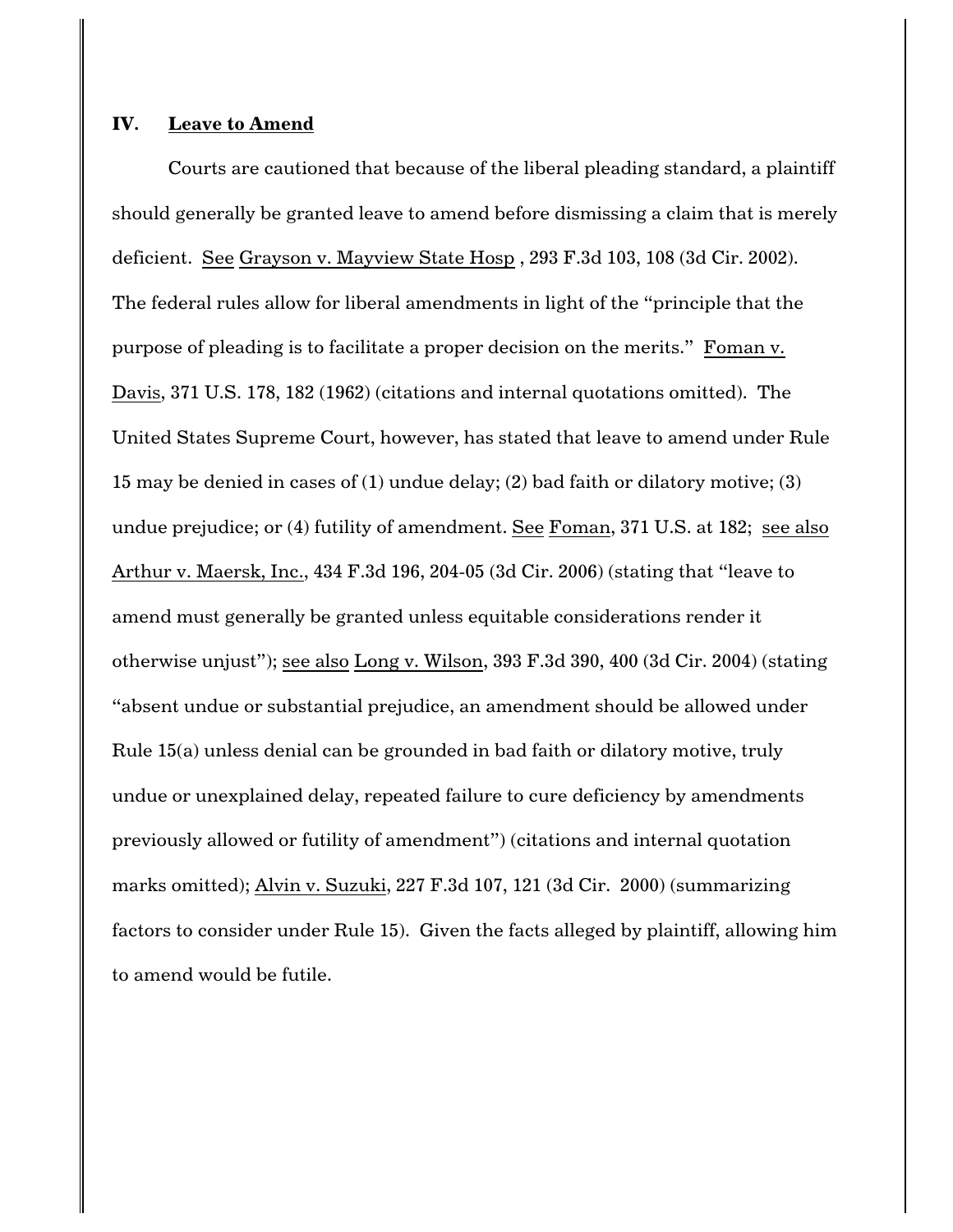# **V. Conclusion**

Based on the foregoing, plaintiff's complaint will be dismissed without

prejudice, pursuant to 28 U.S.C. § 1915(e)(2)(B)(ii).

An appropriate Order accompanies this Memorandum.

 S/ Christopher C. Conner CHRISTOPHER C. CONNER United States District Judge

Dated: July 3, 2012